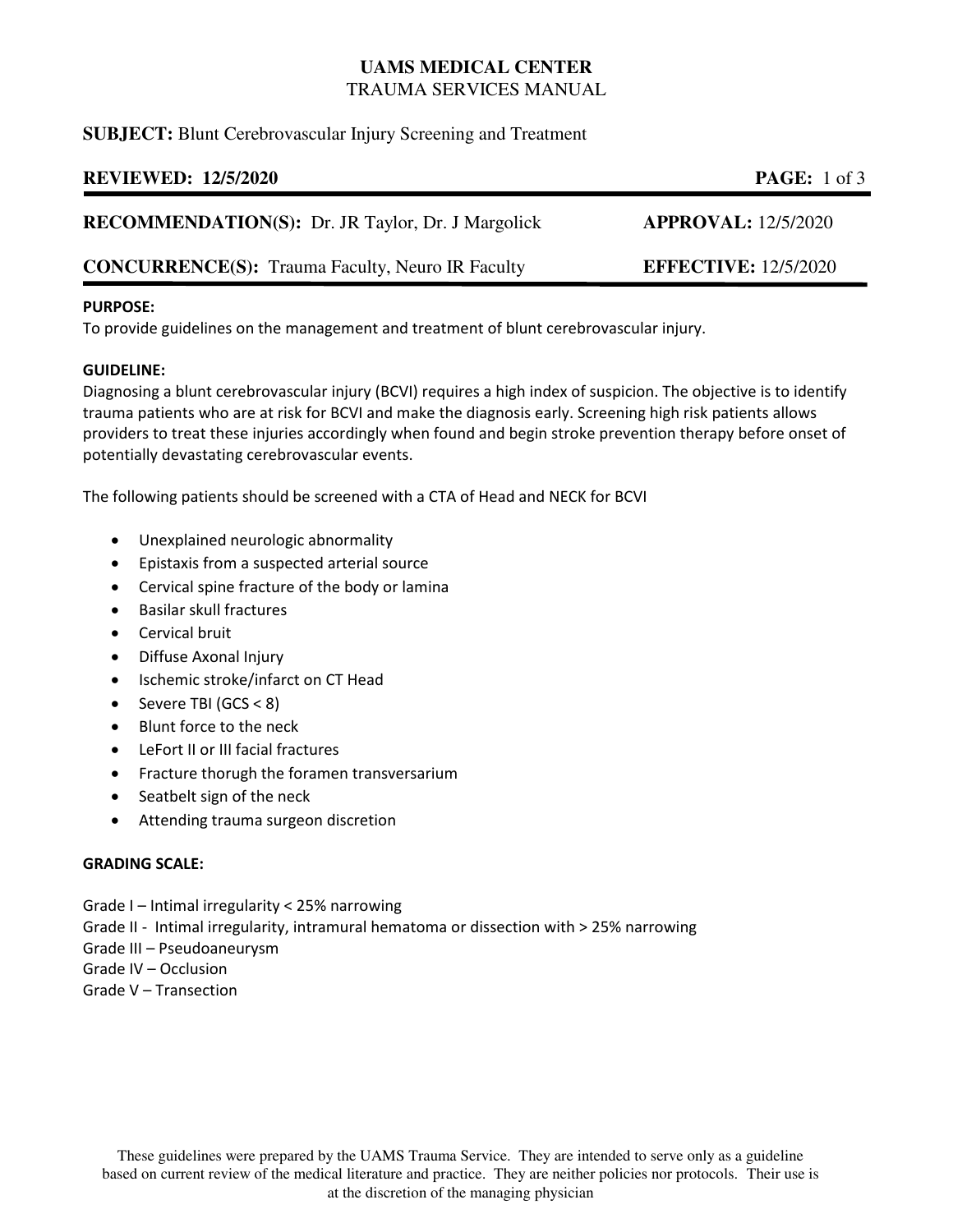# **UAMS MEDICAL CENTER**  TRAUMA SERVICES MANUAL

## **SUBJECT:** Blunt Cerebrovascular Injury Screening and Treatment

## **REVIEWED: 12/5/2020 PAGE:** 2 of 3

**RECOMMENDATION(S):** Dr. JR Taylor, Dr. J Margolick **APPROVAL:** 12/5/2020

**CONCURRENCE(S):** Trauma Faculty, Neuro IR Faculty **EFFECTIVE:** 12/5/2020

### **TREATMENT:**

Grade I – ASA 81 mg as soon as clinically possible. Repeat CTA Head and Neck in 1 week to evaluate for resolution or propagation

Grade II – ASA 81 mg as soon as clinically possible. Repeat CTA Head and Neck in 1 week to evaluate for resolution or propagation

Grade III to V – Emergent Neuro IR (NIR) consult

- Treatment will be a discussion between trauma team and NIR attending which may include:
	- o 4 Vessel angiography
	- o Heparin infusion to maintain PTT 40 60
	- o Embolization
	- o Stenting
	- o Open surgical repair

#### **FOLLOWUP:**

Patients who have not undergone NIR intervention will follow up with trauma group

- The best evidence at this point suggests indefinite treatment with ASA is warranted
- No surveillance imaging required

Patients who have undergone a NIR intervention will follow up with NIR group.